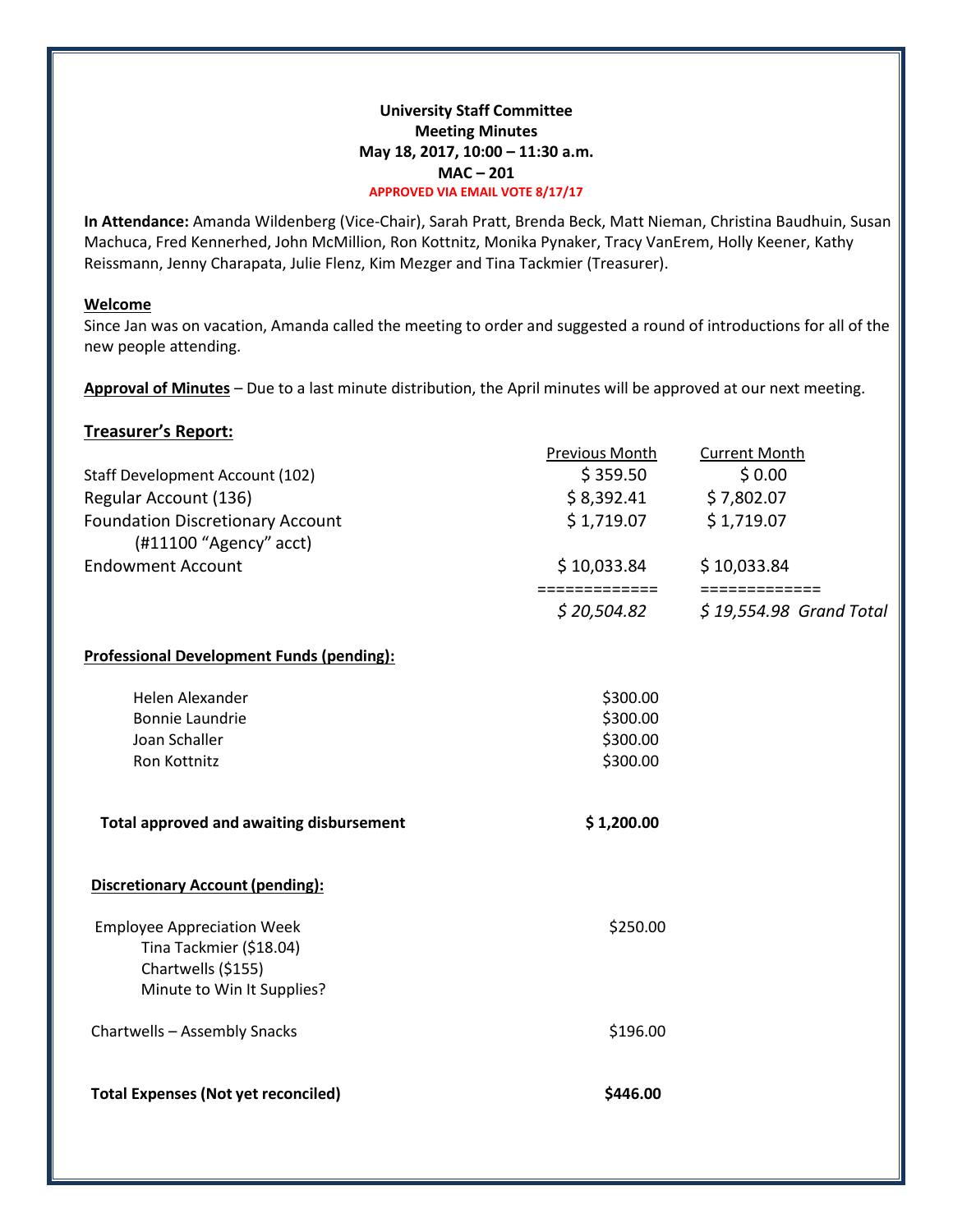Endowment fund discussion – The status of the endowment fund was discussed, AGAIN … Why is this still an issue? Why can't we get financial numbers from Advancement for our Endowment? Kelly Tanck (Advancement) has indicated that she's still doing the final audit from June 2016. If we need an approximate number, she suggested that we do the calculations ourselves and indicated that we make approx. \$110/qtr in interest. Kelly stated that she should have finalized numbers in June. It was determined that at our next meeting (July 2017), if we have not received our numbers, we are going to need to rattle a few cages. Monika will pull together her back up and work with Tina to provide a timeline that we can present to leadership in Advancement. This issue of the endowment fund has gone on long enough.

Professional Development Funds - We currently have \$7800 in our 136 fund that we can now use for professional development until our 102 funds become available for the next fiscal year.

# **HR Update**

- **[Student Hours Reminder:](https://blog.uwgb.edu/hr/2017/05/student-hours-reminder-2/)** Starting on Sunday May 14, Students are now able to work up to 40 with the exception of June 25 to July 8 when they need to reduce down to 20 hours.
- If you are a student supervisor and haven't submitted your rehire spreadsheet, please make sure to do that today.
- **Title and Total Compensation Study:** Christine has met with the Committee on Workload and Compensation and plans to identify this group to UW System Admin as the campus project team. This group will be tasked with communication, feedback and other items that come up throughout the project to ensure campus constituents are represented. For questions about this, please contact Christine Olson inHR.
- Just a reminder that the links to the Information Security Awareness Training were sent out on 5/3/17 and all Faculty and Staff are required to complete the training by May 31, 2017.
- **Rollout of Future Training:** discussions are ongoing about future training rollout. More to come on this down the road.
- **Employee Handbook:** Communication of the updated handbook went out this week. Please be sure to review and complete the Employee Handbook Acknowledgement.
- **Policy Updates:** all updated policies will be communicated annually in policy notification (September) and rolled out when handbook is finalized/communicated.

# o **Published**

■ Educational Assistance (previously called Tuition Assistance)

## o **In the Works:**

- Compensation and Pay Plan Policy- sent to leadership for review. Plan for governance review in mid-late May.
- **Moving Expense Reimbursements**
- Alcohol and Other Drugs Policy

## New Employees:

 **Dean Assistant** College of Health, Education and Social Welfare: Incumbent - Ashley Folcik – Anna Powers was hired and started on 5/15/17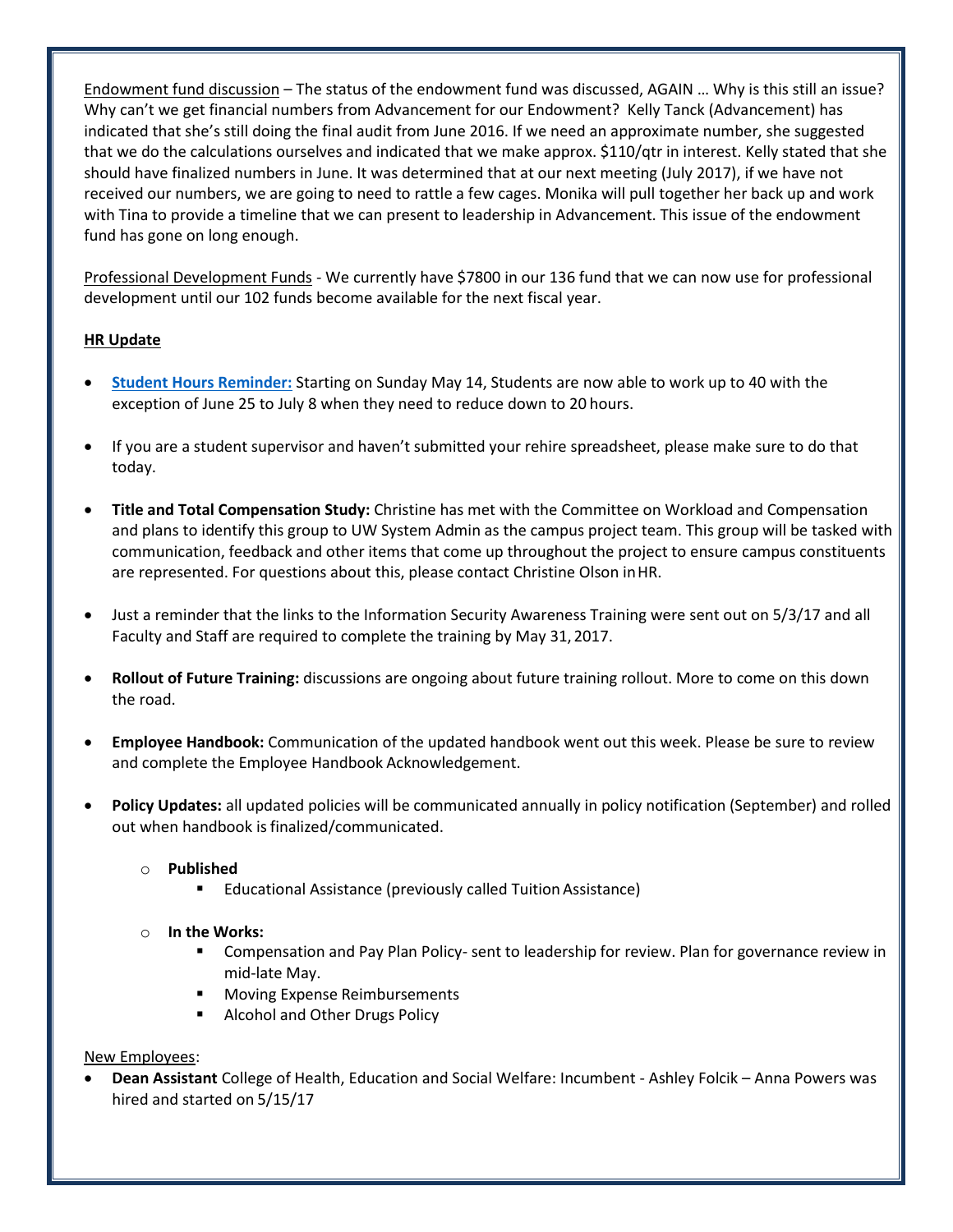Positions Being Recruited:

- **Police Officer** Public Safety: Incumbent Nick Dennis has beenreposted
- **Auto & Truck Mechanic** Facilities: Incumbent Josh Stephens
- **Financial Specialist – Lead Cashier** Bursar: Incumbent Sara Chaloupka
- **Facilities Maintenance Specialist – Advanced** Facilities Management: Incumbent CraigLoberger

There was a brief discussion regarding repayment of professional development funds if an employee leaves within a certain amount of time following the payment of expenses. One of our University Staff employees has resigned and we had just paid for some professional development for him. Are we just "out" this money or does HR have any process by which these funds are repaid if an employee leaves within a certain amount of time? Julie will look into this for us.

## **Elections Committee**

All of the shared governance vacancies have been filled, EXCEPT for the CWC vacancy.

The vacancies created by Nathan Carlton's departure have been filled as follows:

- US Personnel Committee: Christina Baudhuin one-year replacement term (17-18)
- US Prof Development Committee: Crystal Williams one-year replacement term (17-18)

Due to conflicting priorities in her work schedule, Holly was unable to compile the balloting for the CWC vacancy. The group agreed to do an email vote to fill this vacancy. It was also agreed that Holly would poll the group via email for opinions on whether we should approve Ron as our continuing University Staff Rep to the System or, because he will not be on the USC next year, whether we should solicit volunteers to replace him as rep.

## **Personnel Committee**

After a "mega mega ordeal," the Employee handbook has been published and posted. Sue gave kudos to her group and to HR for all of the effort that went into the creation and editing of this document. The fact that this is out is FANTASTIC! VERY POSITIVE! Sue also insisted that it is very important for everyone to make sure we know what's in the handbook. Read the new policies. Be knowledgeable. Be aware. Sue's term on the committee is over in June and she's had a great time. Thank you!

# **Professional Development Committee**

FALL CONFERENCE: The theme is *communication*. The committee is still working on a title and logo. Contracts are still pending. The agenda will be finalized at the June 12th meeting. A "Save-the-Date" went out to all. Registration for the conference opens August 25th. October 6th is the last date to register. Registration fee is \$99. We are still taking a loss by charging \$99, but the committee decided they wanted to make sure that people will still come to the meeting. We need to make it cost effective for people to attend and we need to spend down our 136 funds, per VC of Acad Affairs. People still believe that this is very inexpensive for this type of conference. Next year we will need to plan for the future of the conference. Once our funds are spent down, we will need to adjust what we charge in order to stay out of the red. The best case scenario for this upcoming conference is that we take a \$2000 loss.

PROFESSIONAL DEVELOPMENT FUNDS: The question was asked - what do we do if we have more requests for professional development than our funds will cover? Answer: If we go over the \$3450, we are able to start drawing on the 136 funds. We will need to discuss how we will handle professional development funds in the future. A new proposal for discussion from the committee will be to limit reimbursement up to a max of \$300 / person and up to 50% of the registration costs. Do we just reimburse registration costs? Where is this stated / written? We need to make sure that the rules for professional development are clearly stated. The committee will work on writing up the rules. Are the rules for these funds posted on our website and how are these rules determined? Is this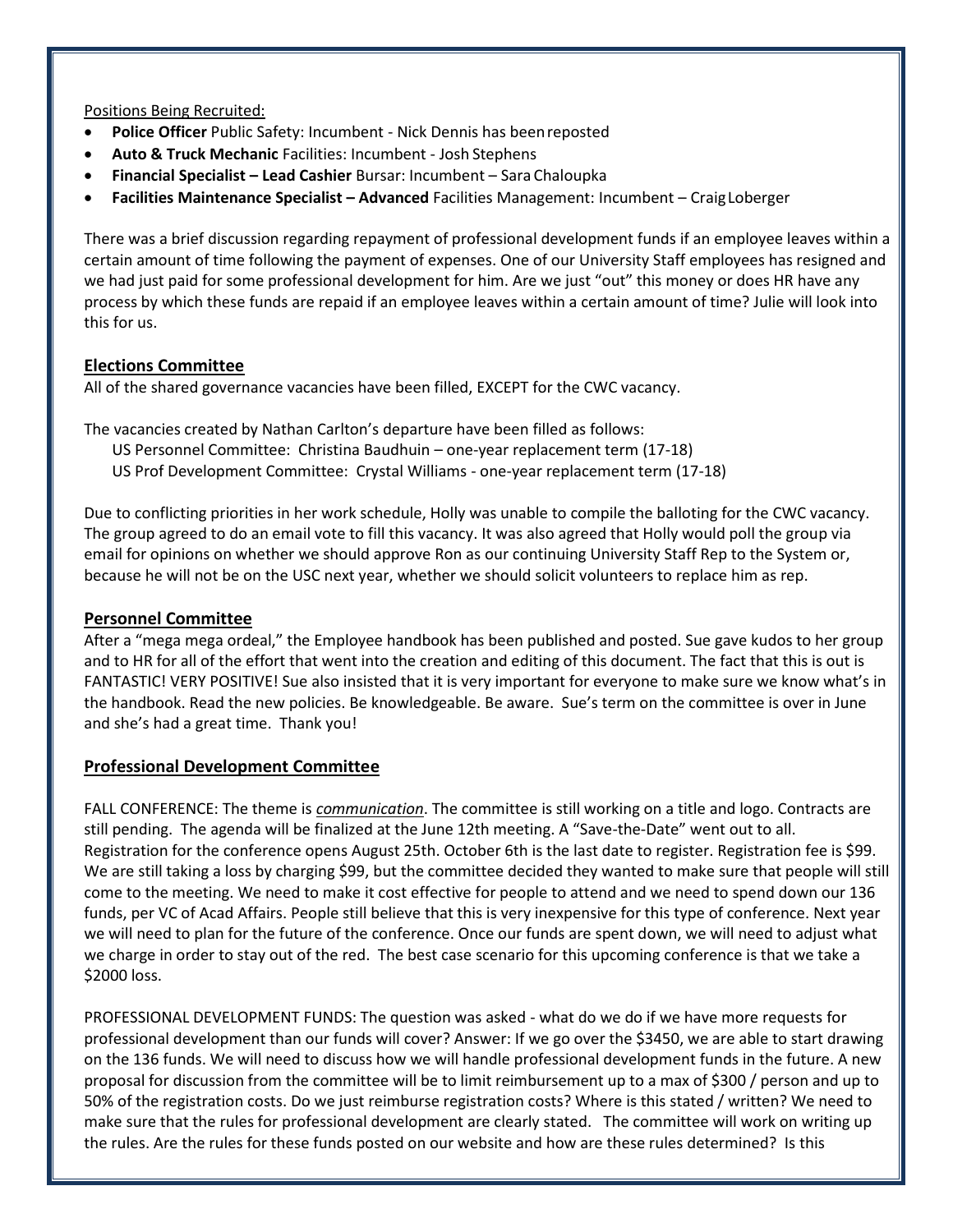something that the USC needs to vote on or is this something that the committee has the purview to determine based on the availability of funds?

ACTION ITEM FOR HOLLY: CHECK ON ACADEMIC STAFF FUNDING FOR PROFESSIONAL DEVELOPMENT. How much does the ASC get for professional development? How are they funded? How do they fund the joint committee mtgs? Will their funds be distributed this next year? How will things change based on the university's reduction in funding?

## **Univ Staff System Rep Report**

The System Reps met on May 5<sup>th</sup>. Here are a few updates...

Travel policies – as of February 2017, all lodging has to be booked through UW-TravelWise. If you are planning to travel or are making arrangements for others to travel, make sure you talk with Dolly before making your reservations.

Service Fees are no longer passed on to the traveler. These fees will be paid at the university level.

Title and Comp Study – System reps had the opportunity to meet with the rep from Mercer regarding the Title and Compensation study. They are in the first phase of this study so the reps were allowed to voice their concerns. Concern: Is this going to be a "cookie-cutter" solution based on Mercer's experience with higher education? A resolution was forwarded to System from the Univ Staff reps requesting that at least one university staff representative be a part of each working group formed as part of the Total Title and Compensation design and rollout.

The reps were also given the opportunity to speak with Ray Cross. There was not a whole lot to note from this session, but, according to Ray Cross, the self-insurance idea is "off the table" for this budget cycle. Also brought up was tuition reimbursement as a request. Why do we not have tuition forgiveness for employees and/or family? The western Wisconsin institutions are losing employees to MN because they provide this benefit. No specific answers were provided but the idea was left as a suggestion to reconsider.

Ron also reminded our group that the USC will need to determine if we would like Ron to continue as our System rep, even though he will not be a part of the USC. As stated above, Holly will poll our group via email and we will discuss the results during our July meeting.

## Awards and Recognition

There were no representatives from the A&R committee present at the meeting so Holly gave a brief update based on her SOFAS knowledge. The Founders' Award selection process is complete and the awards will be presented at convocation. We will know who our new A&R representative will be once the award has been presented.

## Committee on Workload and Compensation - CWC

Despite rumors to the contrary, the CWC will continue to exist and will be working on the Title and Compensation study with the Mercer group. The make-up of the group is in question at this time, based on the switch to a fourcollege organization. Because the faculty will now have four representatives, the USC will need to determine whether we will request to have equal representation. SOFAS has contacted the Chair of the CWC (Adam Gaines) to discuss this membership change. There has been no response from the chair yet. SOFAS is not expecting that anything will happen until the committee reconvenes in the Fall.

## Learning Technology Collaborative Committee - LTCC

There has been no meeting since the last one and won't be another one this year. No updates.

University Committee Their last meeting was cancelled – no update